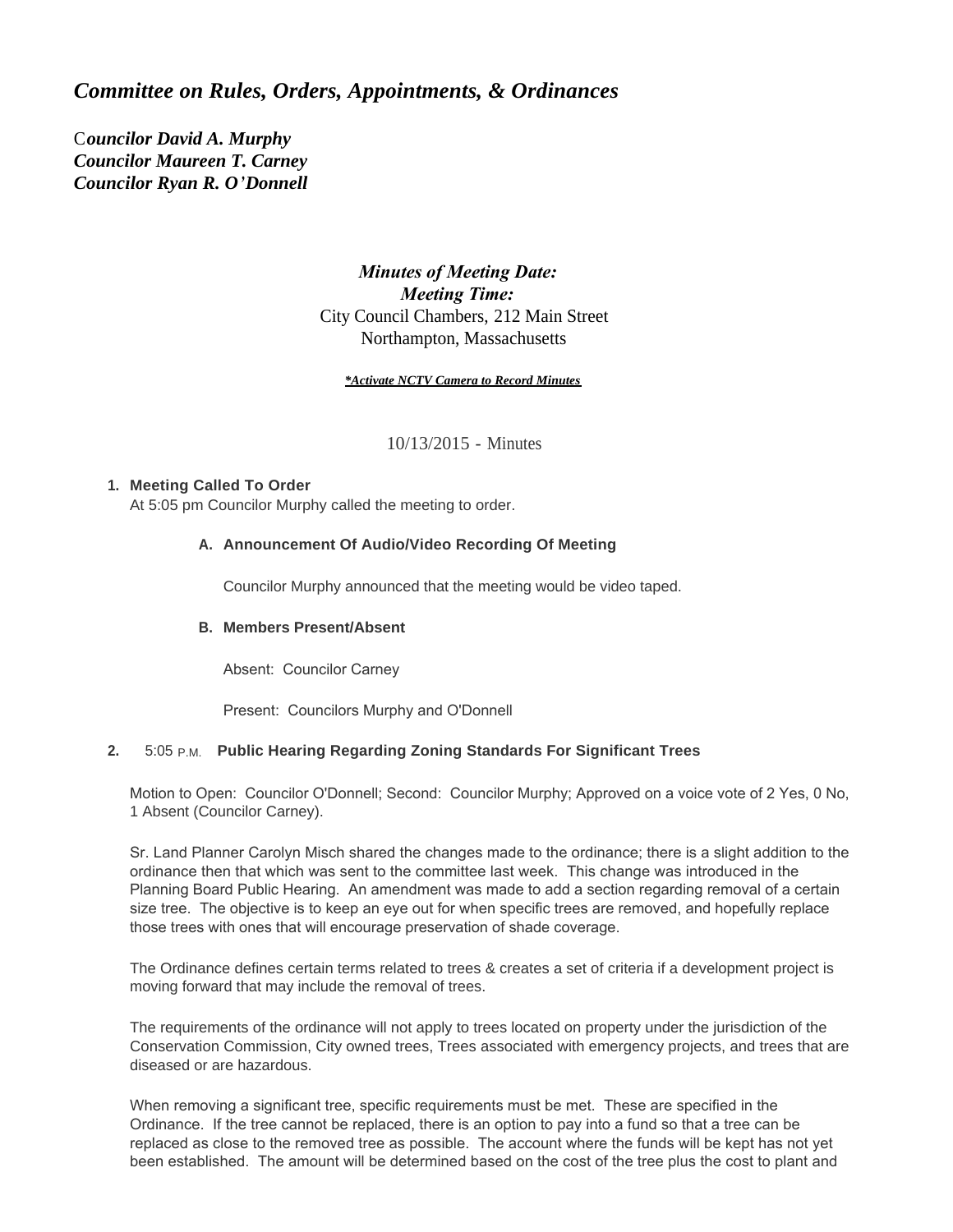maintain the tree for 24 months.

Certain other requirements address protecting significant trees during construction. The requirements will be established based on the type of the tree and how big it is. On private property where no work is planned, this ordinance will not apply.

been established. The amount will be determined based on the cost of the tree plus the cost to plant and

Councilor O'Donnell reviewed many errors in the document and asked that appropriate changes be made.

Councilor Murphy noted problems for continuity of ownership. He feels that leaving it open ended may handicap a new owner of any property if the previous owner took down trees and didn't replace trees as required.

Revolving fund will be dealt with by the Finance Committee.

Motion to close the Public Hearing made By: Councilor O'Donnell

This item will be continued to the November meeting as the committee has asked that the issue of new owner responsibility be clarified. Councilor Murphy asked that the language regarding the responsibilities of new owners be defined when a former owner removed trees on property that would be regulated by this ordinance.

Motion to close the Public Hearing made By: Councilor O'Donnell; Second: Councilor Murphy The motion was approved on a voice vote of 2 Yes, 0 No, 1 Absent (Councilor Carney).

## **Public Hearing Regarding Zoning Standards For Rural Residential And Suburban 3.** 5:15 P.M. **Residential Areas**

Motion to Open: Councilor O'Donnell; Second: Murphy; the motion was approved on a voice vote of 2 yes, 0 No, 1 Absent (Councilor Carney).

Carolyn Misch went through the changes that are being introduced to both Ordinances. Essentially, the modifications update the layout for the suburban residential district, eliminate nursing care/assisted living allowances, remove junk car allowances for businesses and modify setbacks for ground mounted photovoltaic systems. Lot size requirements have been simplified. The residential incentive overlay section has been removed. Community centers have been removed from the RR specifications; they now require special permit.

Councilor O'Donnell cited two typographical errors: First, it appears that under the Site Plan Approval section the information pertaining to Detached Accessory Dwelling Unit is duplicated. Second, under Special Permit Approval required for the following uses.....there is a second "section" symbol in the line that deals with "New Telecommunications facility".

Motion to close the public hearing made by Councilor O'Donnell; Councilor Murphy seconded the motion. The motion was approved on a voice vote of 2 Yes, 0 No, 1 Absent (Councilor Murphy).

Councilor O'Donnell moved to return the ordinances back to City Council with a positive recommendation; Councilor Murphy seconded the motion. The motion was approved on a voice vote of 2 Yes, 0 No, 1 Absent (Councilor Carney).

### **Public Comment 4.**

None

### **Approve Minutes Of The Previous Meeting 5.**

Councilor O'Donnell moved to approve the minutes of September 14, 2015; Councilor Murphy seconded the motion. The motion was approved on a voice vote of 2 Yes, 0 No, 1 Absent (councilor Carney).